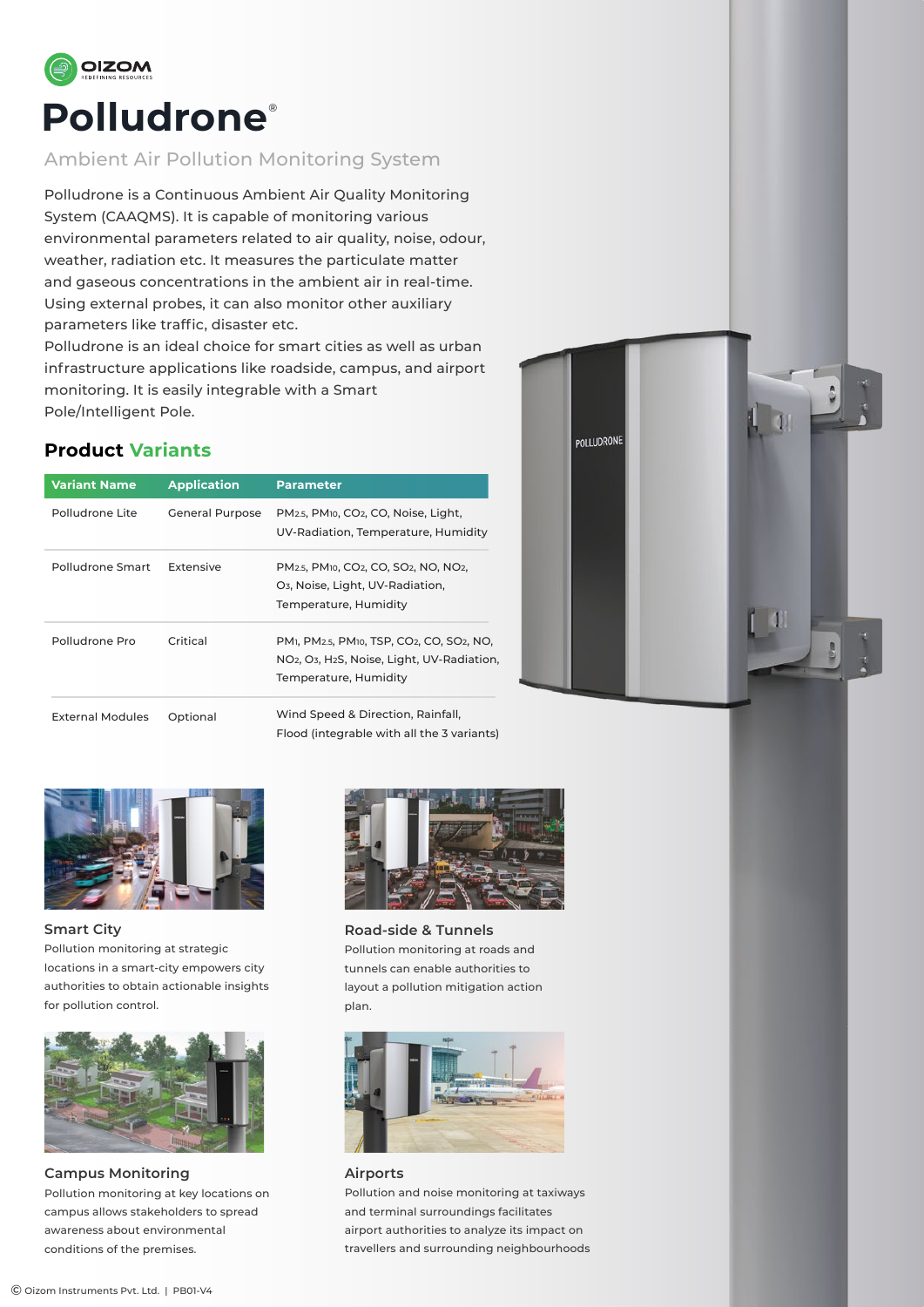#### **Product Features**



**Patent Pending Technology:** Works on innovative e-breathing technology for higher data accuracy



**Solar Powered:** Capable of running independently on solar power



**Retrofit Design:** Plug and play design for ease of implementation



**Compact:** Light-weight and compact system installed at 12-15 feet (4-5 m) height



**Ultimate Durability:** Made of high-grade engineering-metal and composite polymers for long life

**Identity & Configuration:** Each equipment carries its unique identity with geo-tagging through wireless configuration



**Weather Resistant:** IP63 grade enclosure for endurance against harsh weather conditions



**Tamper Proof:** Comes with a security system to avoid tampering / malfunction / sabotage



**Over-The-Air Update:** Automatically upgradeable from a central server without any onsite visit



**Real-Time Data:** Continuous monitoring and real-time data transfer at configurable intervals



**Network Agnostic:** Supports a wide range of connectivity options like GSM / WiFi / LoRa / NBIoT/ Ethernet



**3-level Calibration:** Can be calibrated by a third party nodal agency, reference station co-location and spot calibration for ultimate precision

### **Levels of Calibration**



The sensors are bump tested at Oizom factory to check their proper functioning for each parameter.



Laboratory calibration is done in a controlled environment for all parameters to compensate for cross-sensitivity and ensure higher data accuracy.



**Factory Calibration Lab Calibration Collocation Calibration** The sensors are calibrated against a reference station before installation and their performance is tested in the ambient condition before final deployment.

# **General Specifications**

| Size           | 360mm (H) x 328mm (W) x 200mm (D)                                  |
|----------------|--------------------------------------------------------------------|
| Weight         | 9.8 Kg                                                             |
| Material       | Aluminum Magnesium Alloy, Mild-steel<br>(With Powder Coating), FRP |
| Certifications | CE & FCC Certified, PTCRB Certified<br>Communication Module        |

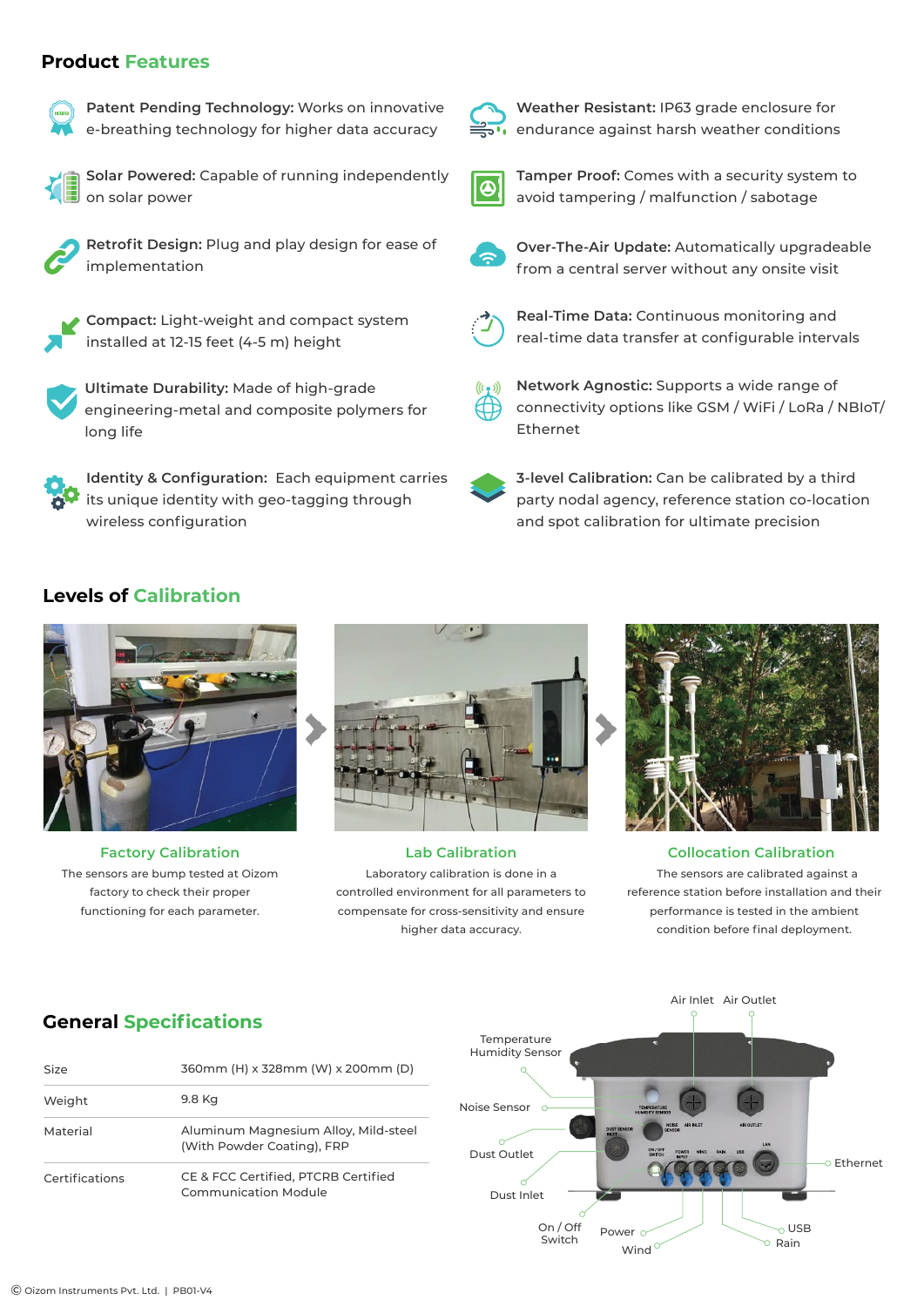# **Communication**

| Data Interval               | 2-30 minutes (configurable)                                              |  |  |  |
|-----------------------------|--------------------------------------------------------------------------|--|--|--|
| Data-push Protocol          | HTTP post request to host-server                                         |  |  |  |
| Data-pull                   | HTTP request on device IP                                                |  |  |  |
| <b>Firmware Updates</b>     | Over-The-Air Firmware Update                                             |  |  |  |
| <b>Standby Connectivity</b> | GSM (2G/3G) for remote diagnosis,<br>FOTA updates, and cloud calibration |  |  |  |

### **Power**

| Avg. Power Consumption | 2.5 Watt (Actual consumption depends<br>upon the number of parameters)                    |  |  |  |  |
|------------------------|-------------------------------------------------------------------------------------------|--|--|--|--|
| Power Input Options    | External 110-230V AC 50-60Hz.<br>40Watt Monocrystal Solar Panel                           |  |  |  |  |
| <b>SMPS Specs</b>      | 24V, 2Amps output from either of<br>the power inputs                                      |  |  |  |  |
| Battery Backup Time    | Up to 48 Hours                                                                            |  |  |  |  |
| <b>Battery Specs</b>   | Lithium iron phosphate (LiFePO4)<br>battery cell with rated voltage 12.8V<br>Capacity 6Ah |  |  |  |  |

|                 | Connectivity<br><b>Options</b>                                      | <b>Specification</b>                                                                                      |
|-----------------|---------------------------------------------------------------------|-----------------------------------------------------------------------------------------------------------|
| <b>Wireless</b> | <b>GSM</b><br><b>LORA</b><br><b>LTE</b><br>NB-lot<br>Sigfox<br>Wifi | Global 2G / 3G<br>868 MHz, 915 MHz<br>CAT-M1<br>CAT-NB1<br>868 to 869 MHz, 902 to 928 MHz<br>802.11 b/g/n |
| Wired           | Ethernet<br>Modbus                                                  | 10BaseT/100BaseTx<br><b>RS485 RTU</b>                                                                     |

# **Environmental Performance**

| Operating Temperature | $-20$ °C to 60 °C |
|-----------------------|-------------------|
| Optimum Temperature   | 25 °C to 35 °C    |
| Optimum Humidity      | $0 - 95%$         |
| Weather Protection    | IP63              |

# **Parameters**

| ID                | <b>Parameter</b>                                                    | Range                                                                                                                                           | <b>Resolution</b>          | Min.<br><b>Detection</b> | <b>Error / Drift</b>      | <b>Working</b><br><b>Principle</b>                          | <b>Measurement Sample</b><br><b>Principle</b> | Rate                 | <b>Expected</b><br><b>Sensor Life</b>            |
|-------------------|---------------------------------------------------------------------|-------------------------------------------------------------------------------------------------------------------------------------------------|----------------------------|--------------------------|---------------------------|-------------------------------------------------------------|-----------------------------------------------|----------------------|--------------------------------------------------|
| PM <sub>2.5</sub> | <b>Suspended Particulate</b><br>Matters with size less<br>than 2.5µ | Upto<br>1000 $\mu$ g/m <sup>3</sup><br>&<br>Upto<br>5000 $\mu$ g/m <sup>3</sup><br>for<br>Polludrone Pro<br>Upto<br>5000 $\mu$ g/m <sup>3</sup> | 0.1 $\mu$ g/m <sup>3</sup> | $1 \mu g/m^3$            | Upto ±10 %                | <b>Light Scattering</b>                                     |                                               | 1 L/min              | 1 year<br>&<br>1.5 year<br>for<br>Polludrone Pro |
| $PM_{10}$         | <b>Suspended Particulate</b><br>Matters with size less<br>than 10µ  |                                                                                                                                                 |                            |                          |                           | &                                                           |                                               |                      |                                                  |
| PM <sub>1</sub>   | <b>Ultra Fine Particulate</b><br>Matters with size less<br>than 1µ  |                                                                                                                                                 |                            |                          |                           | <b>Optical Particle</b><br>Counter<br>for<br>Polludrone Pro |                                               |                      |                                                  |
| PM <sub>100</sub> | <b>Total Suspended</b><br>Particulates (TSP)                        | Upto 30000<br>$\mu q/m^3$                                                                                                                       |                            |                          |                           |                                                             |                                               |                      |                                                  |
| CO <sub>2</sub>   | Carbon Dioxide                                                      | Up to 5000<br>ppm                                                                                                                               | 1 ppm                      | 20 ppm                   | $<$ ±5 ppm $/$<br>Year    | <b>NDIR</b>                                                 | Active<br>Sampling                            | 325 mL per<br>sample | 3 years                                          |
| CO                | Carbon Monoxide                                                     | 0-1000 ppm                                                                                                                                      | 10 ppb                     | $100$ ppb                | $<$ ±100 ppb $/$<br>Year  | Electrochemical                                             |                                               |                      | 2 years                                          |
| SO <sub>2</sub>   | <b>Sulfur Dioxide</b>                                               | $0-20$ ppm                                                                                                                                      | 1 ppb                      | 10 ppb                   | $<$ ±20 ppb/<br>Year      |                                                             |                                               |                      |                                                  |
| <b>NO</b>         | Nitric Oxide                                                        | 0-20 ppm                                                                                                                                        | 1 ppb                      | 10 ppb                   | $<$ ±50 ppb/<br>Year      |                                                             |                                               |                      |                                                  |
| NO <sub>2</sub>   | Nitrogen Dioxide                                                    | $0-20$ ppm                                                                                                                                      | 1 ppb                      | 10 ppb                   | $<$ ±20 ppb/<br>Year      |                                                             |                                               |                      |                                                  |
| O <sub>3</sub>    | Ozone                                                               | $0-20$ ppm                                                                                                                                      | 1 ppb                      | 10 ppb                   | $<$ ±20 ppb/<br>Year      |                                                             |                                               |                      |                                                  |
| $H_2S$            | Hydrogen Sulfide                                                    | 0-100 ppm                                                                                                                                       | 1 ppb                      | 10 ppb                   | $\leq$ ±100 ppb /<br>Year |                                                             |                                               |                      |                                                  |
| Noise             | <b>Ambient Noise</b>                                                | Upto 140 dB                                                                                                                                     | 1dB                        | 30 dB                    | 2% / Year                 | Capacitance                                                 |                                               |                      |                                                  |
| Li                | Light Intensity                                                     | Up to<br>1,00,000 Lux                                                                                                                           | 1 Lux                      | 1 Lux                    | N.A.                      | Photo-<br>conductivity<br>Passive<br>Monitoring             |                                               |                      |                                                  |
| <b>UV</b>         | UV Radiation (0-12 UVI)                                             | 0.1-100,000<br>uW/cm <sup>2</sup>                                                                                                               | 0.1 $uW/cm^2$              | 0.1 $uW/cm^2$            | N.A.                      |                                                             |                                               | N.A.                 | 3 years                                          |
| Lv                | Visible Light Intensity                                             | Up to 5000<br>Lux                                                                                                                               | 0.1 Lux                    | 0.1 Lux                  | N.A.                      |                                                             |                                               |                      |                                                  |
| Temp              | Temperature                                                         | -20 to +85 °C                                                                                                                                   | $0.01^{\circ}$ C           | $-20 °C$                 | N.A.                      | Solid state semi<br>conductor                               |                                               |                      |                                                  |
| Hum               | Humidity                                                            | Up to 100%<br>Rh                                                                                                                                | 0.1%                       | 0.1%                     | N.A.                      |                                                             |                                               |                      |                                                  |
| Bmp               | <b>Barometric Pressure</b>                                          |                                                                                                                                                 |                            | 300 hPa                  | $±1.0$ hPa $/$<br>Year    | sensing                                                     |                                               |                      |                                                  |

# **External Modules**

**Rain Sensor:** Tipping Bucket In mm / inch



 $\widehat{\mathbb{Q}}_{\!\scriptscriptstyle (\!\varsigma\!)}$  Ultrasonic sensor 360º , 0-60 m/s



**Flood Sensor:**

Ultrasonic sensor Upto 765 cm